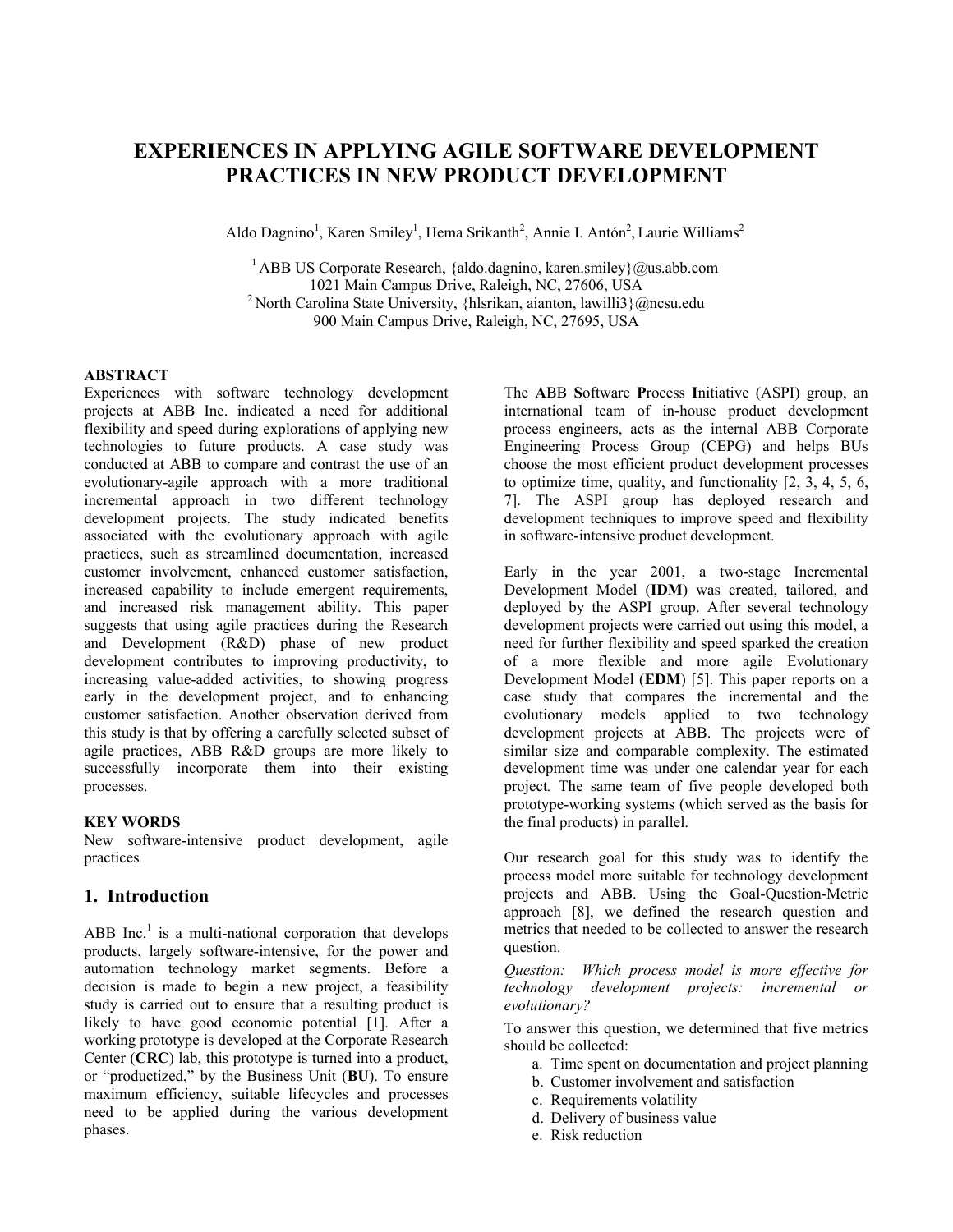Details on how these measures were defined and gathered are provided below.

# **2. Application of Agile Practices in ABB Research & Development**

In this section, we discuss ABB's product development cycle. We also provide information on the software processes that were developed and used for technology development projects.

# **2.1. The ABB Product Development Cycle**

The product development cycle at ABB includes three primary phases, as shown in **Figure 1**. During the *Feasibility Study Phase*, a product idea is evaluated based on its potential business value and technological feasibility.

The *Technology Development (TD) Phase* is associated with the activities performed to evaluate in greater depth the technological feasibility and business value of the proposed product. These initial development activities are primarily executed by the ABB CRCs, with involvement from the ABB BUs. TD projects at ABB typically last 6- 12 months. The primary deliverable from the TD phase is a *working prototype* system that has the primary functionality of the intended final product.

The third phase is the *Product Development (PD) Phase*, during which the prototype system is further enhanced and developed into a *product* by the BU that is responsible for sales to external customers and for supporting and maintaining the final product.

ABB uses a "Gate Model" (**GM**) [1] to evaluate the business value of potential new products, to help ensure consistent execution and sound decision-making throughout the development lifecycle. Formal business decision processes like the ABB GM generally consist of different development stages, separated by businessdecision evaluation points known as *gates*. **Figure 1** shows the gates (numbered 0 through 7) of the ABB Gate

Model, and how the TD and PD phases are synchronized. Using the ABB Gate Model, achievement of predetermined pre-gate milestones is evaluated and business decisions are made on whether the project should be continued, amended, or stopped.

# **2.2. ABB Incremental Product Development**

In early 2001, an evaluation of the software development models used at ABB revealed that the traditional "waterfall" or Big Design Up Front (**BDUF**) [2] model was most commonly used within ABB development groups. However, the BDUF models did not always suit the needs of rapid-development TD projects within ABB. The exploratory nature of the projects and associated volatility of the requirements exacerbates the high documentation burden of BDUF models, frustrating the development teams and increasing the costs of adapting to shifts in technological direction based upon early discoveries from the feasibility assessments.

For those projects in which the requirements are not highly volatile and the scope of the project can be defined early in the project, using an IDM is appropriate. Traditionally, an IDM had been used in TD activities at ABB. This incremental process incorporated small releases (in two increments of 2-4 months each) and a sound software development discipline. Given the desired time-to-market, the period from Gates 2-5 was expected to span a short period of time, so using more than two increments was viewed as impractical. However, an assessment of the amount of effort invested in documenting the requirements, managing the project, and preparing for (sometimes repeated) gate meetings for projects in the TD phase revealed that a "leaner" development model might be beneficial. Additional analyses showed that there was also significant room for improvement in speed, flexibility to accommodate emerging requirements, customer focus, customer engagement, and developer-friendliness. As a result of this evaluation, two initiatives were undertaken:

- Continued process streamlining and reduction of the artifacts associated with the incremental model; and
- Creation of an agile process alternative.



**Figure 1. ABB Product Development Phases and Gates**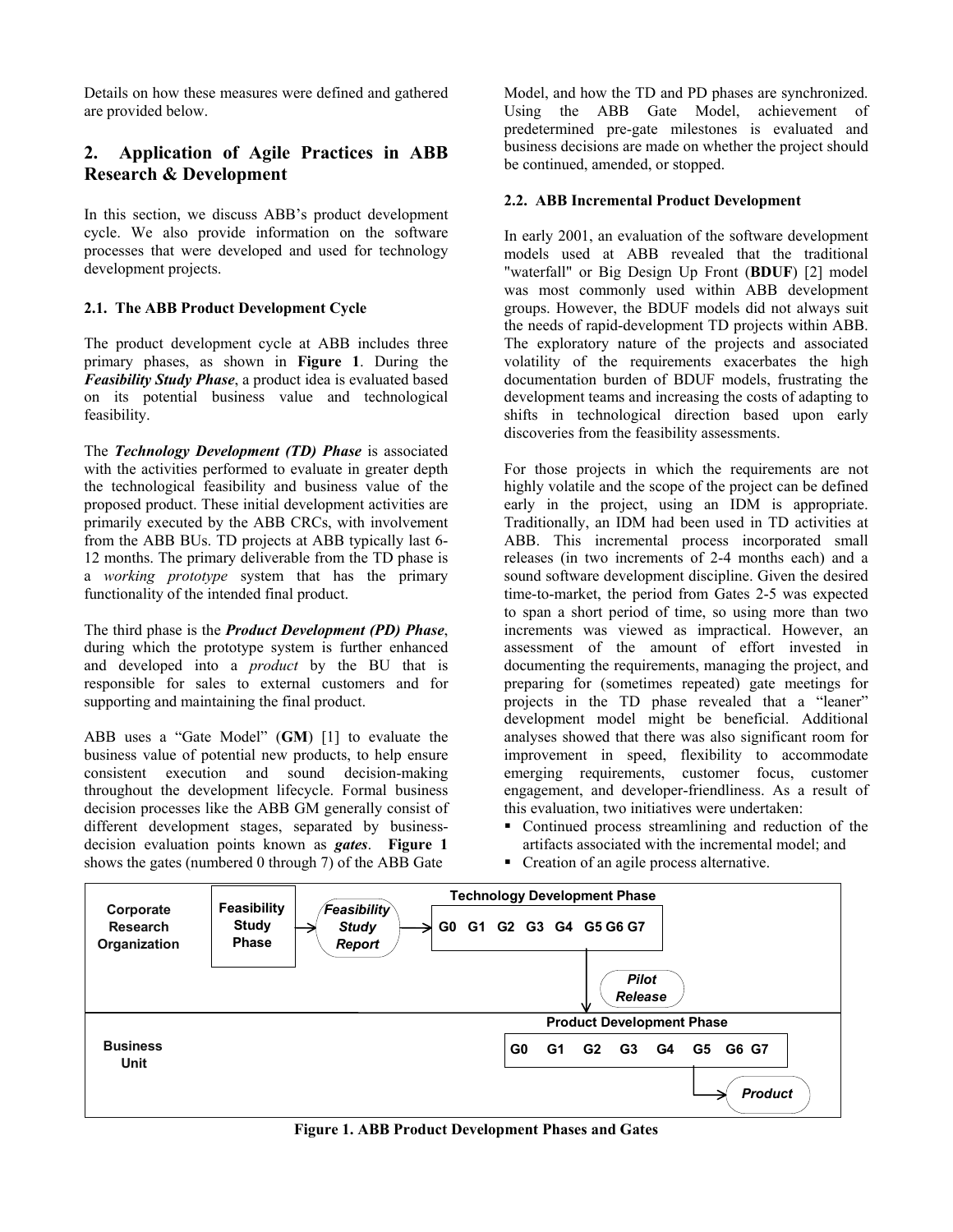The second initiative will be discussed in the following two subsections.

# **2.3. Agile Product Development: ADEPT**

Agile Development in Evolutionary Prototyping Technique (ADEPT) [5, 10] was developed to increase agility and maturity on TD projects. Although several existing agile processes and lifecycle models [2, 3, 6] were considered, we decided to use a traditional evolutionary lifecycle model as a base model and add a subset of agile practices to that model to create ADEPT [5, 9]. It has been our experience that ABB development groups who are accustomed to more traditional software development approaches are able to accept more easily a gradual approach to incorporating agile practices, as provided by ADEPT, versus attempting to transition immediately to a fully agile methodology. **Figure 2** provides a graphical representation of ADEPT. The ovals portray process activities, curved rectangles represent the artifacts, thicker arrows indicate control flows through the process, and the narrower arrows indicate data flowing as a result of the activities.

The ADEPT model has three primary stages:

- During the **Project Evaluation** stage, team members meet with the customer to negotiate project scope, gather system features, assign feature responsibility to team members or groups within the project team, and negotiate features to be implemented in the upcoming iteration.
- The **Feature Development** stage encapsulates the activities performed in an ADEPT iteration. During this stage, developers may employ "agile" practices to plan, design, develop, test, and integrate features. At the beginning of the stage, the group meets with the customer to identify and negotiate the requirements to be implemented in the iteration. After the negotiation process, each team member or group concurrently plans, implements, and tests the requirements for the assigned features. During the initial customer evaluation, the customer suggests additions or revisions. These suggestions are addressed by applying additional feature development stages or iterations as needed.
- During the **Project Completion** stage, the development team validates the system, delivers the system (pilot or prototype) to the customer, and conducts a project evaluation. The working prototype is given to the BU responsible for productizing it.

By having an evolutionary lifecycle model, an important agility principle was included in ADEPT: the ability to incrementally enhance the functionality of the software and thus allow for flexible adaptation to changing requirements.



**Figure 2. ADEPT Lifecycle Model** 

#### **2.4. Comparisons and Contrasts Between IDM and ADEPT**

 A comparison between the IDM and the ADEPT model is presented in **Table 1**, highlighting diverse aspects of both models as applied on TD projects at ABB.

#### **2.5 Case Study**

A case study to compare the use of ADEPT and IDM was conducted using two projects at ABB. Project A used the more traditional IDM, and Project B used ADEPT.

 The goal of Project A was to develop a working prototype system for monitoring key performance indicators (KPI) of critical manufacturing processes (e.g. winding, assembly, test) and report the status from the shop floor to the boardroom for continuous process improvements and benchmarking. The project was developed using a new ABB integration platform [9] to monitor all manufacturing processes for a power transformer factory. The working prototype system was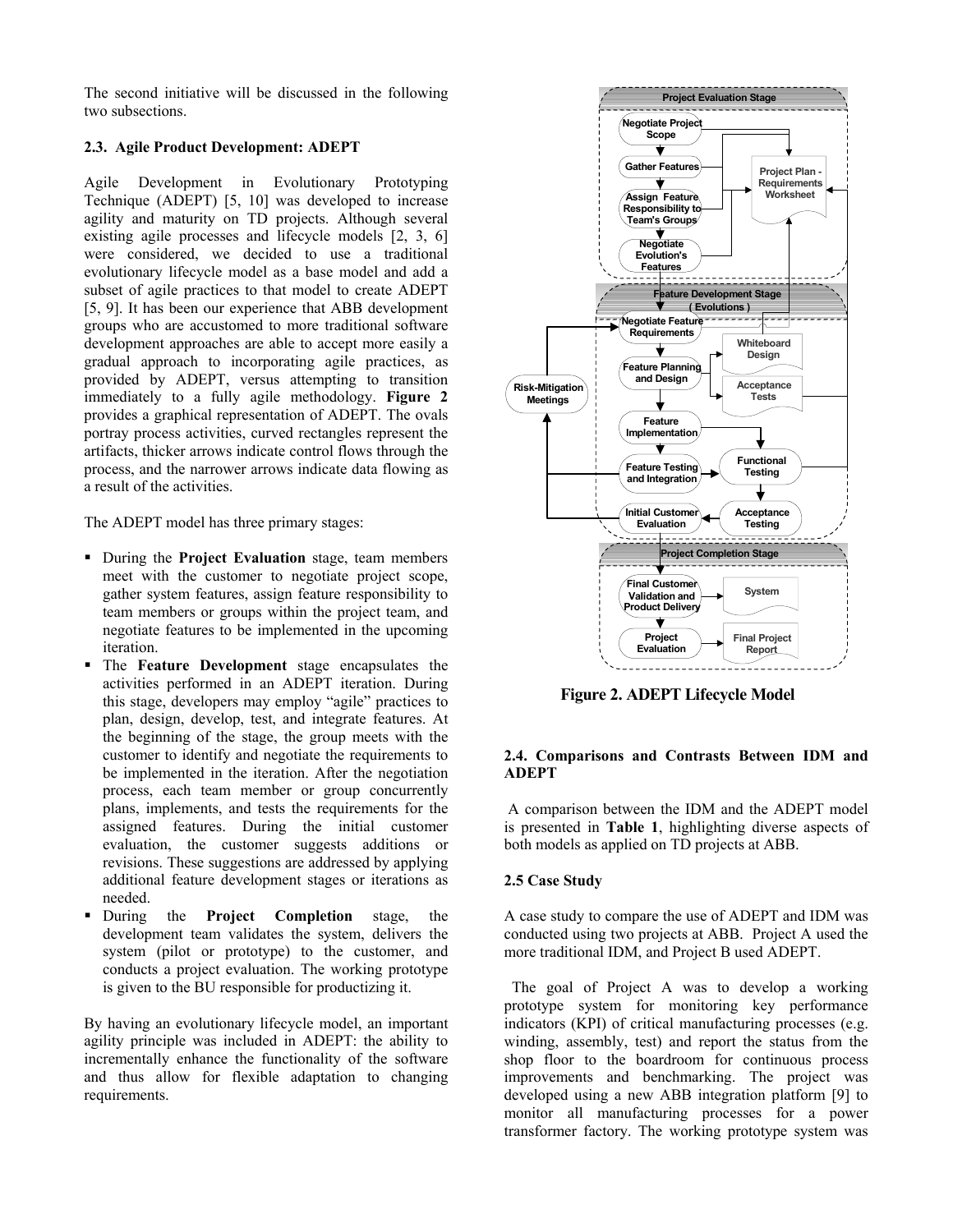| Criteria         | <b>IDM</b> (Incremental Development     | <b>ADEPT</b> (Evolutionary Development   |  |
|------------------|-----------------------------------------|------------------------------------------|--|
|                  | <b>Model</b> )                          | Model [EDM])                             |  |
| Lifecycle model  | Incremental                             | Evolutionary                             |  |
| Number of Cycles | 2 increments                            | Typically 4 to 5 iterations              |  |
| Cycle length     | Approximately 3 months                  | Approximately 1 month                    |  |
| Planning focus   | Entire project (G2-G5)                  | Next cycle (emergent plans)              |  |
| Documentation    | Traditional ('heavy') with some         | Lightweight (spreadsheets,               |  |
| 'weight'         | adjustments for research nature and     | whiteboards, pictures)                   |  |
|                  | short timetables                        |                                          |  |
| Customer         | Requirements elicitation (G0-G1)        | Active involvement throughout the        |  |
| involvement      | and sign-off at Gate 2; acceptance      | project in identifying, negotiating, and |  |
|                  | testing before Gate 5                   | evaluating results for each cycle        |  |
| Inspections      | Traditional - peer reviews of           | Traditional - peer reviews of document   |  |
|                  | document deliverables, code reviews     | deliverables, code reviews               |  |
| Risk management  | 'Active' (goal), risk sheets updated at | Weekly formal risk mitigation            |  |
|                  | least once per gate                     | meetings, daily informal meetings, and   |  |
|                  |                                         | risk sheets                              |  |
| Customer         | Limited customer involvement after      | Continuous involvement of customers      |  |
| Satisfaction     | Gate 2; customer satisfaction often     | and shorter development cycles yields    |  |
|                  | does not meet expectations              | increased customer satisfaction          |  |
| Development Team | Team complains about spending a lot     | Team happy with customer and with        |  |
| Satisfaction     | of time documenting project             | progress shown in project                |  |

#### **Table 1. Comparison of IDM and ADEPT**

implemented in one factory in Switzerland, and the solution will be scalable throughout the Business Area (25 facilities) to enable real-time enterprise management capabilities. Additionally, the solution will be capable of supporting forecasting and scheduling in the future.

Project B was developed using the same integration platform used in Project A. The goal of Project B was to develop a working prototype system to assist power transformer sales hubs to utilize production and engineering resources globally. The new working prototype system links an ABB customer, one of ten ABB sales hubs, four of 25 ABB manufacturing sites, and a supplier, with real time information flows among them. The new system allows the ABB sales hub to better utilize global production and engineering resources.

Each factory has one or more systems to manage forecasting, quoting, product engineering, order management, scheduling and manufacturing execution, finished goods, inventory, materials, and supply chain management. Project B's working prototype system provided the vision for the final system: a single viewpoint into the critical information needed for engineering and manufacturing resource management around the world. This single point of view will then allow economies of scale to flourish. Critical resources and supplies required to manufacture power transformers will now become shared resources.

 Projects A and B were selected for this case study because of their similarities, which included:

- 1. Both teams had the same developers working together, although different team members served as project leaders. Both project teams were geographically dispersed: the software developers were all working at the same location in Raleigh, North Carolina, but the team members primarily responsible for the requirements development activities (the project managers) were located in Athens, Georgia, and traveled to sites that served as pilots for the workingprototype systems.
- 2. The objective of both projects was to deliver a working prototype application system to improve ABB's internal manufacturing processes.
- 3. The customers for both projects were located in the same ABB BU, which is dedicated to the manufacture of power transformers. The internal ABB BU customers for both projects (plant operators and sales personnel in distribution transformer plants located in the US, Switzerland, and Canada) were reasonably accessible to the requirements development teams.
- 4. The estimated effort and expected elapsed time for both projects were very similar (1.5 person-years effort and 8 calendar months duration).
- 5. Similar new technology was employed in both projects, as described above.
- 6. The projects commenced at the same time and progressed in parallel through their development lifecycles.
- 7. ASPI would be actively coaching both projects.

The case study was conducted as follows. Two people in each development team (the technical writer and the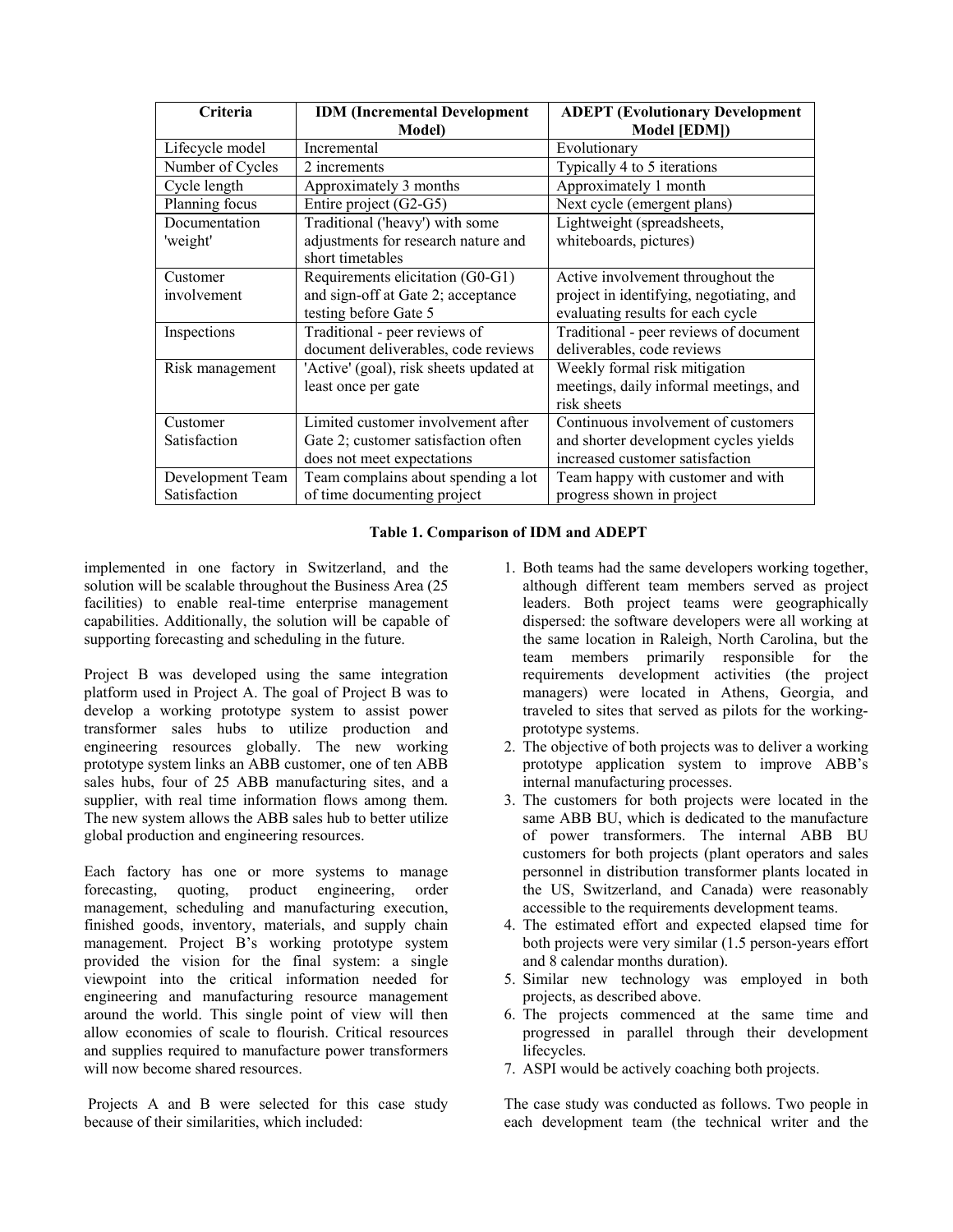project leader) regularly collected project data and supplied it to ASPI for analysis. Data were collected twice a month during the case study, and included activity time records, monitoring of how often software requirements were modified, analysis of customer satisfaction, project progress measures, and artifacts used in the projects.

As the projects were completed and there were indications that the use of ADEPT brought significant benefits, additional TD projects were started with ADEPT.

A summary of the qualitative observations carried out during the case study is presented below in **Table 2**, organized according to several topics. Each topic describes specific problems encountered during the 18 months of TD projects in ABB CRCs prior to the inception of ADEPT, how ADEPT addresses these problems, and the observations identified by comparing Project A (which used the more traditional IDM) and Project B (which used ADEPT). These topic areas are also discussed in further detail below.

#### **2.5.1 Streamlined Documentation and Project Planning**

The team for Project A spent 150 hours developing the project plan and 330 hours documenting the project requirements, for a total of **480 hours** of documentation. The total effort for Project A was around 2400 hours. Since the second pilot customer did not find the proposed solution acceptable, this development and testing effort was for supporting only a single pilot customer. The team for Project B took 110 hours to develop the project plan and 165 to document the requirements, for a total of **275 hours** of documentation effort using ADEPT. The total effort for Project B was around 2700 hours to develop and deploy for both pilot customers. A qualitative estimation of the complexity of both projects suggested that they

were comparable. Therefore, the reduction in the documentation time is attributed to the "lighter" approach defined in ADEPT, which prescribes the use of nontraditional documentation templates such as spreadsheets, white-boards, and pictures.

# **2.5.2 Customer Satisfaction**

When IDM was applied to developing Project A and previous ABB technology projects, customers were typically involved only at the beginning of the project (to obtain requirements) and at the end of the two increments (to show resulting functionality). This approach increased the possibility of miscommunication, delays, deficiency in providing timely feedback during the development phase, and overall lack of flexibility during the development phase. The ADEPT methodology includes an explicit mechanism to facilitate customer involvement by increasing the frequency of meetings with the customer. The use of ADEPT allowed the team for Project B to have continuous feedback from the customer and adjust the activities as the project progressed. The observed increase in customer satisfaction on Project B, compared to Project A, is directly attributable to this increased involvement and feedback.

#### **2.5.3 Accommodation of Volatility in Requirements**

Volatility of the requirements was measured by counting the number of times a requirement was changed, and by counting the number of new requirements identified during each cycle. When Project A was evaluated at Gate 2, the requirements were perceived to be stable (based upon the degree of uncertainty expressed by the customers and relevant stakeholders in defining the desired functionality of the proposed system), and the stakeholders considered two increments based on approved requirements to be acceptable. However, as the

| <b>Factors</b>        | <b>Validation Approach</b> | <b>Incremental Model (IDM)</b> | <b>ADEPT Results</b>             |  |
|-----------------------|----------------------------|--------------------------------|----------------------------------|--|
|                       |                            | <b>Results</b>                 |                                  |  |
| Streamlined           | Recorded time spent by     | 20% of project time            | 10% of project time              |  |
| Documentation         | team members in            |                                |                                  |  |
|                       | documentation              |                                |                                  |  |
| Customer              | Interviews with            | 50% of customers completely    | 100% of customers completely     |  |
| Satisfaction          | customers                  | satisfied (1 out of 2)         | satisfied (2 out of 2)           |  |
| Requirements          | Interviews with Project    | Limited capability to accept   | More adaptable to accept changes |  |
| Volatility            | Manager                    | changes in requirements        | in requirements: 50-60% of       |  |
|                       |                            |                                | requirements changed             |  |
| <b>Business Value</b> | Validation with the        | Value shown in two             | Value shown in four iterations   |  |
|                       | $\text{customer}(s)$       | increments                     |                                  |  |
| <b>Risk Reduction</b> | Continuous monitoring      | Risks evaluated at two points  | Risks evaluated every week       |  |
|                       |                            | in time (Gate 3 and Gate 4)    |                                  |  |
| Number of             | Recorded number of         | 2 iterations                   | 4 iterations                     |  |
| Cycles                | cycles from project        |                                |                                  |  |
| Cycle length          | Recorded length of         | 3 months                       | 1 month average                  |  |
|                       | cycles in projects         |                                |                                  |  |